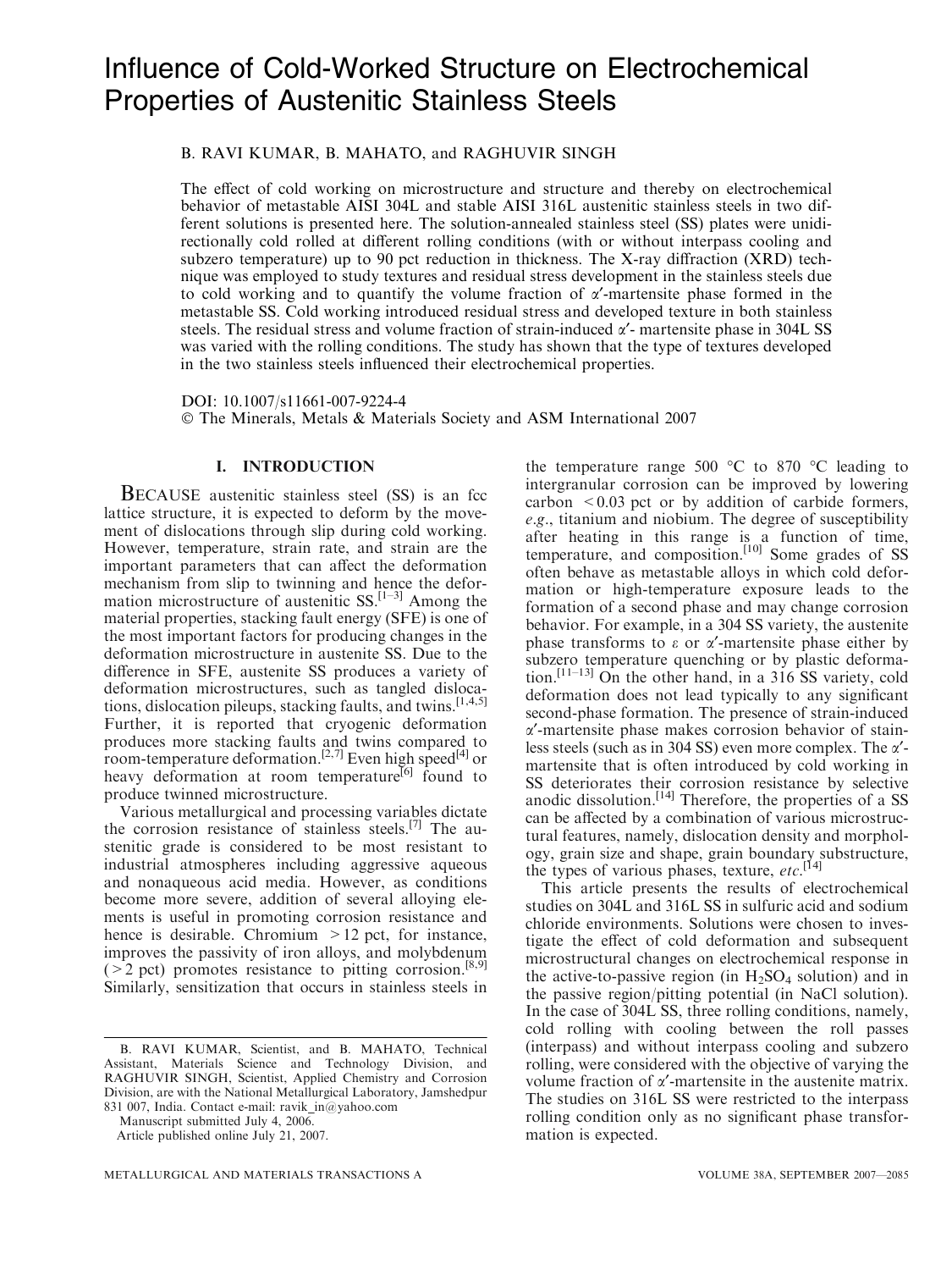Table I. Chemical Composition of the 304L and 316L SS

| Elements (Wt Pct) |           | $\mathbf{D}$ | Mn  |          |       | ັ     | Ni    | Mo   |
|-------------------|-----------|--------------|-----|----------|-------|-------|-------|------|
| 304L              | $_{0.03}$ | 0.54         | 1.0 | 0.028    | 0.014 | 18.55 | ノ・)   |      |
| 316L              | 0.025     | v.J          | .   | $0.03\,$ | 0.005 | 16.90 | 10.60 | 2.06 |

# II. EXPERIMENTAL

## A. Materials

The as-received 304L SS and 316L SS plates (10-mm thick) were solution homogenized at 1080  $\degree$ C for 1 hour followed by water quenching. Drillings were collected after removing the external oxidized layer and were analyzed for their chemistry. The alloy composition of the two stainless steels is given in Table I.

#### B. Materials Processing

Cold working was performed by multipass unidirectional cold rolling with 10 pct in thickness reduction at each pass in a two-high rolling mill under oil lubrication. Both stainless steels were cold rolled at room temperature to 30, 50, 70, and 90 pct of their original thickness (10 mm) with interpass cooling. However, for 304L SS, cold working was performed without interpass cooling at room temperature and under subzero temperature. Subzero deformation was carried out by quenching the specimen in liquid nitrogen, holding it for 15 minutes at that temperature, and then rolling to 30 pct of thickness reduction. After subzero deformation up to 30 pct, the material was allowed to attain room temperature and further cold rolling was performed to reduction of 50 and 90 pct with interpass cooling.

### C. Microstructural Characterization

Microstructural examination of the cold-rolled sheets after different reductions was carried out by standard metallographic techniques. A mixture of HCl (3 parts) and  $HNO<sub>3</sub>$  (1 part) was used to reveal the microstructure under optical microscopy. Transmission electron microscopy (TEM) studies were carried out on thin foils parallel to the rolling surface using a PHILIPS\* CM-200 unit.

\*PHILIPS is a trademark of Philips Electronic Instruments Corp., Mahwah, NJ.

The thin foils were prepared by initially polishing mechanically on SiC paper to reduce the starting thickness to 0.5 mm. Finally, TEM foils were prepared by jet polishing in a solution of 95 pct acetic acid and 5 pct perchloric acid bath at a temperature of 12  $\rm{°C}$  to 14  $\rm{°C}$ .

The phase transformation studies of  $\alpha'$ -martensite in cold-worked 304L SS were performed by the X-ray diffraction (XRD) method by using a  $K_\beta$  filtered Mo  $K_\alpha$ radiation on Seifert PTS 3003 XRD (Germany). Autoquan, commercial software based on Rietveld refinement of full pattern, supplied by M/s Seifert (Germany) was used to quantify the volume fractions of martensite.

#### D. Residual Stress and Texture Determination

Residual stress in the austenite and martensite phases of the cold-worked specimens was measured by XRD using the sin<sup>2</sup>  $\Psi$  method<sup>[15]</sup> and Cr  $K_{\alpha}$  radiation. For this,  $\{220\}$  hkl planes of austenite phase and  $\{211\}$  hkl planes of martensite were used in the present study. For converting strain measured by XRD, the X-ray elastic constant  $(1 + v)/E$  was used, where E is Young's modulus and  $\nu$  is Poisson's ratio. To calculate residual stress, an X-ray elastic constant value of  $3.25 \times 10^{-5}$  $(\text{kg/mm}^2)^{-1}$  and  $2.62 \times 10^{-5}$   $(\text{kg/mm}^2)^{-1[16]}$  was used at small and large deformations, respectively.

The texture was measured by the conventional Schultz reflection technique<sup>[17]</sup> using a Seifert XRD 3003 PTS diffractometer. Three incomplete pole figures for the (200), (220), and (311) reflections for the austenite phase and (200), (211), and (222) reflections for the martensite phase were recorded using Mo  $K_{\alpha}$ radiation. The experimental pole figure data collected were used to calculate the orientation distribution function (ODF) plots using LaboTex software, developed by LaboSoft s.c. (Poland),[18,19] and presented in the Euler space defined by three Bunge's Euler angles  $\phi_1$ ,  $\Phi$ , and  $\phi_2$ .

## E. Electrochemical Studies

The anodic polarization measurements were performed on a rolling plane in 1 N sulfuric acid  $(H_2SO_4)$ as well as in 0.1 N sodium chloride (NaCl) solutions. The solutions were prepared by adding the requisite amount of analytical reagent grade chemicals to the distilled water. The specimens of size  $10 \times 10$  mm were mounted on the araldite to expose a  $1 \text{ cm}^2$  area to the experimental solution. Samples for polarization study were polished up to 1200-grit emery papers followed by degreasing in acetone solutions, before mounting onto araldite. The rear surface of the specimen was connected to the potentiostat using insulated (by araldite) copper wire. Before polarizing, the specimens were cathodically cleaned at a potential of  $-900$  mV with respect to a saturated calomel electrode for 120 seconds to remove the pre-existing oxides, if any. Scanning was initiated at a potential of  $-100$  mV with respect to the open circuit potential at a scan rate of  $6$  V/h. It was then reversed (in NaCl solutions) from the transpassive region at the same scan rate. The specimens, after anodic polarization tests, were examined under the optical microscope to ensure that no crevice formation occurs at the interface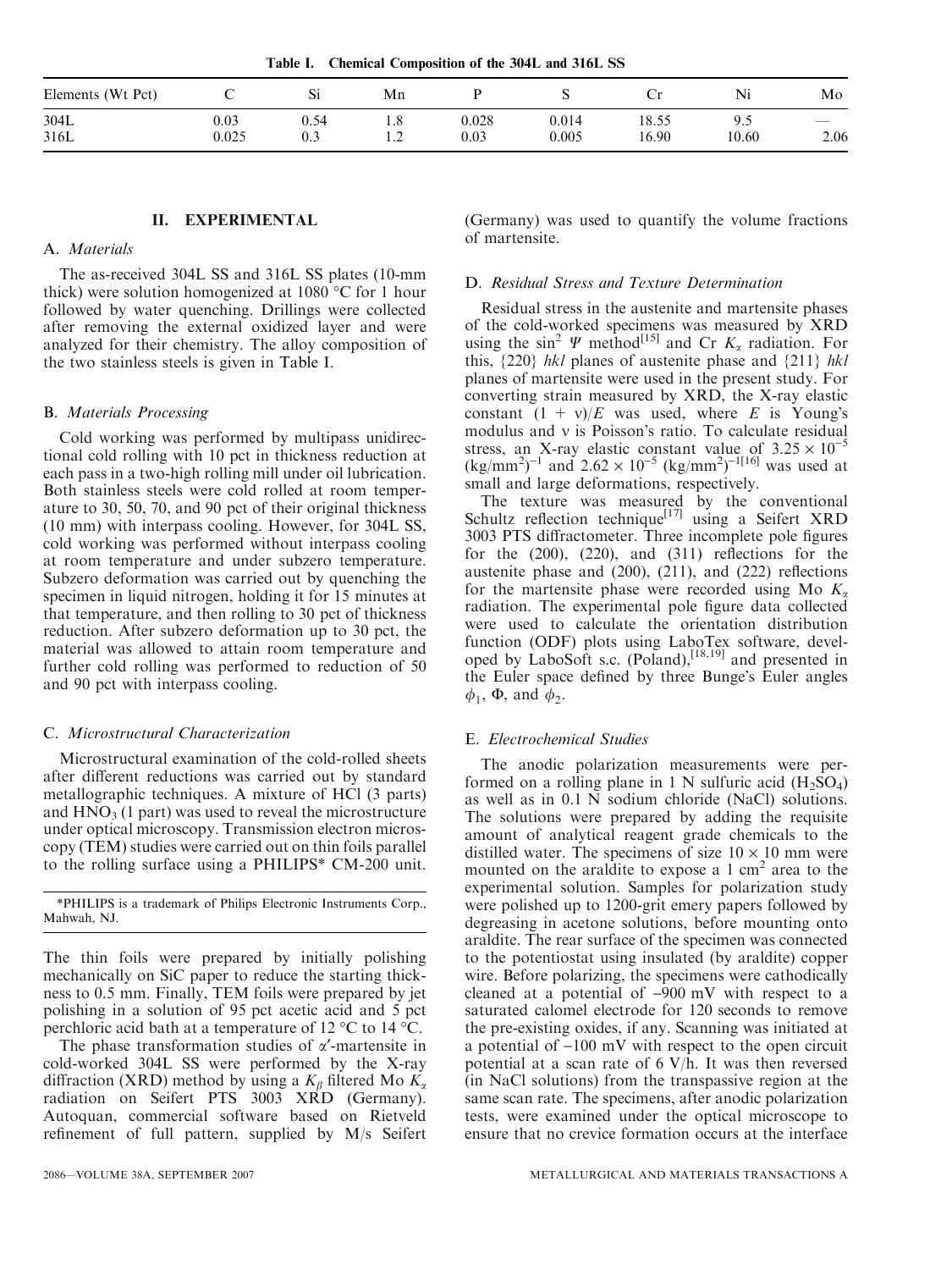of araldite and working electrode. A PARC 273 model potentiostat/galvanostat equipped with corrosion software was used for conducting electrochemical polarization experiments.

# III. RESULTS AND DISCUSSION

## A. Microstructure of Cold-Worked Austenitic Stainless Steels

The starting material revealed polygonal grain features for the two stainless steels, as shown in Figure 1. Cold working resulted in elongation of initial polygonal grain structure along the rolling direction, as depicted in Figure 2. The TEM microstructural study revealed a high dislocation density with some isolated microbands in austenite matrix at smaller thickness reductions. Increasing cold work was found to enhance the dislocation density in the austenite structure and also increase the frequency of microbands in the matrix, as shown by Figure 3. Twinning was also observed along with the formations of  $\alpha$ -martensite laths in 304L SS.

The 304L SS, which is stable at room temperature, transforms to martensite during plastic deformation at room or subzero temperature. The martensitic transformation of SS normally leads to formation of two products: one magnetic and bcc  $(\alpha')$  and other, nonmagnetic and hexagonal close-packed  $(\varepsilon)$ .<sup>[2,20–37]</sup> Results of quantitative phase analysis of the coldworked 304L SS samples are shown in Table II. Deformation-induced phase transformation was notably lower in the specimens without interpass cooling compared to those with interpass cooling at  $>70$  pct thickness reductions. A low volume fraction of martensite phase in specimens without interpass cooling is due to adiabatic heating of the specimen on subsequent deformation during multipass rolling. This results in higher deformation temperatures with increased rolling and, therefore, inhibited formation of martensite phase. Thus, similar levels of cold working have produced different volume fractions of  $\alpha'$ -martensite.

Kinetics of strain-induced martensite formation in 304L SS is well studied by Olson and Cohen,<sup>[25]</sup> Hecker et al.<sup>[24,32]</sup> and recently by others.<sup>[38,39]</sup> Hecker et al.<sup>[24]</sup> observed that the austenite  $\rightarrow \alpha'$ -martensite transfor-

mation can be described by Olson–Cohen analysis in uniaxial tension mode.<sup>[25]</sup> The volume fraction of  $\alpha'$ -martensite phase in this analysis is a sigmoidal function of strain under uniaxial tension loading, and the transformation is very sensitive to temperature in the vicinity of room temperature. The change in volume fraction of  $\alpha'$ -martensite obtained in the present study follows the sigmoidal growth at  $\leq 50$  pct reduction where the adiabatic heating is less. Beyond 50 pct reduction, it deviates from sigmoidal growth. Further, the deviation was greater for rolling with interpass cooling. It is also important to mention here that cold rolling deformation used in the present study is not continuous like the uniaxial tension deformation used by Hecker et al.<sup>[24]</sup>

The subzero rolling up to 30 pct thickness reduction led to phase transformations in the 304L SS specimen. Phase quantification showed a volume fraction of 85 pct of  $\alpha'$ -martensite in the parent austenite matrix by a mere 30 pct thickness reduction (Table III). Subsequent cold rolling beyond 30 pct was not found to significantly increase the volume fraction of  $\alpha'$ -martensite phase.

The results of XRD phase analysis showed identification of only austenite phase in 316L SS under selected processing conditions. Formation of martensitic phase by cold deformation was not expected in 316L SS at room temperature. This is because of the  $M_{d30}$  temperature for 316L SS; the temperature at which the martensite forms by deformation is lower than the room temperature.<sup>[11]</sup>

## B. Residual Stresses

Residual stress measurements showed different stress trends in the austenite phase of 304L SS and 316L SS with varied percent cold rolling. Results very clearly showed that stresses in the austenite phase decreased with an increase in percent cold rolling. At 90 pct reduction, it is nearly zero in 304L SS, as shown in the Table IV. On the other hand, the martensite phase showed to have increased compressive stresses in two different rolling conditions. Both the rolling conditions showed tensile stresses in austenite phase at <70 pct rolling. The decrease in residual stress for the austenite phase of 304L SS with increasing percent cold rolling may be attributed to strain-induced phase transformation, in



Fig. 1—Microstructures of (a) 304L SS and (b) 316L SS revealing polygonal grain features after solution anneal treatment.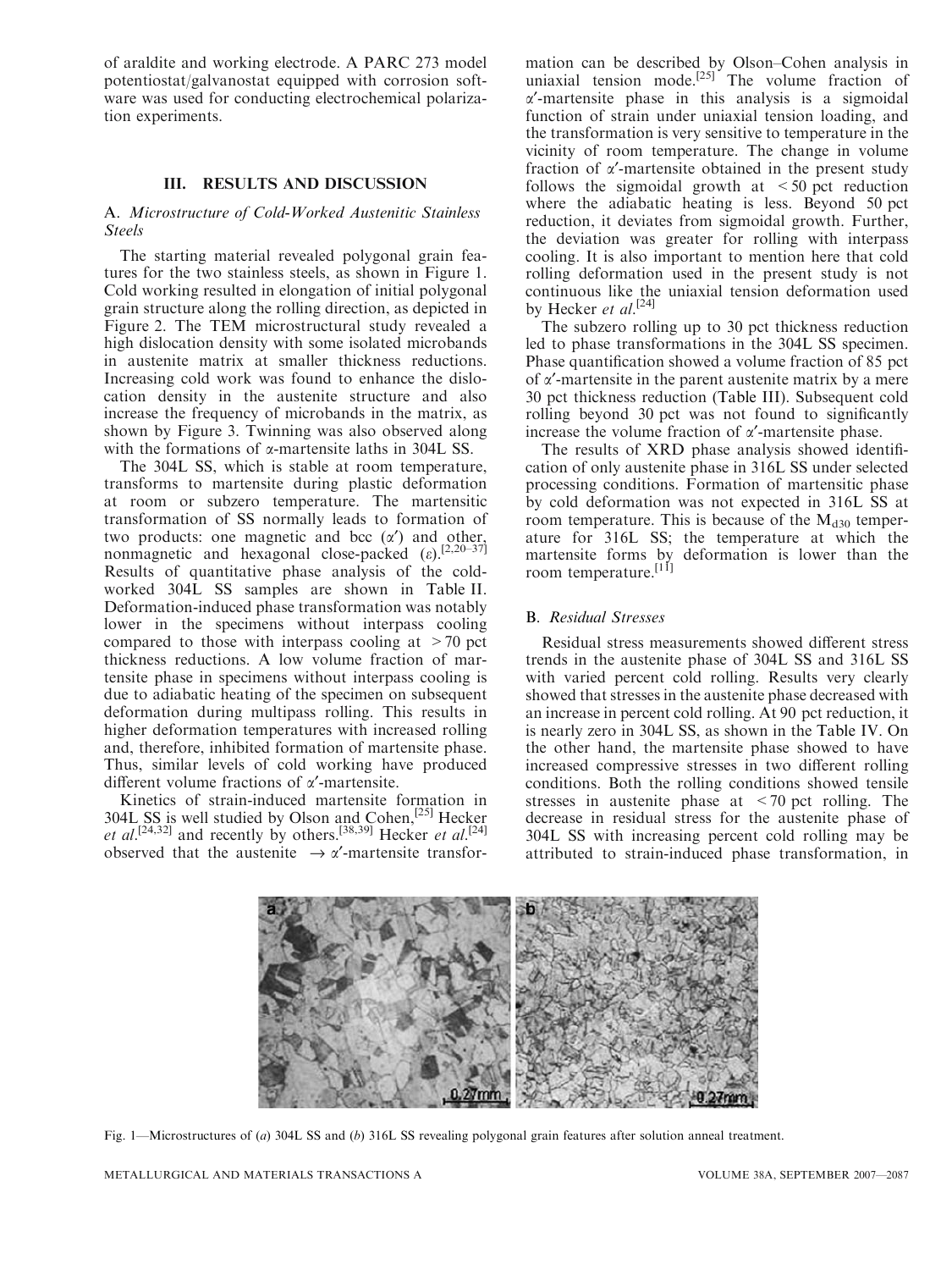

Fig. 2—Microstructures of 70 pct cold-rolled 304L SS showing elongation of initial polygonal grain structure along the rolling direction.



Fig. 3—TEM of 50 pct cold-rolled 304L SS showing dislocation and microband formation.

Table II. Volume Fraction of Martensite Phase during Different Cold Rolling Reductions

| Pct CR<br>Reduction | Volume Fraction of $\alpha'$ -Martensite |                           |  |  |  |  |
|---------------------|------------------------------------------|---------------------------|--|--|--|--|
|                     | Without Interpass<br>Cooling             | With Interpass<br>Cooling |  |  |  |  |
| 30                  | 10                                       |                           |  |  |  |  |
| 50                  | 25                                       | 23                        |  |  |  |  |
| 70                  | 34                                       | 52                        |  |  |  |  |
| 90                  | 56                                       | 82                        |  |  |  |  |

addition to plastic deformation, which results in stress relaxation. Residual stresses in 316L SS containing only the austenite phase showed an increase with percent cold rolling. Similar observations were also reported earlier.<sup>[16]</sup> The surface preparation procedure for electrochemical studies, which includes mechanical polishing up to 1200 grit SiC paper, was noticed to modify the residual stress of both types of stainless steels and are presented in Table V. The compressive stress of  $\alpha'$ -martensite phase was changed to tensile stresses, while the austenite phase

## Table III. Volume Fraction of Martensite Phase at Subzero Rolling Temperature

| Rolling Condition                                             | Volume Fraction<br>of Martensite Phase |
|---------------------------------------------------------------|----------------------------------------|
| Subzero 30 pct                                                | 85                                     |
| Subzero 30 pct $+$ cold 50 pct rolled                         | 90                                     |
| Subzero 30 pct $+$ cold 90 pct rolled                         | 92                                     |
| Subzero 30 pct $+$ cold 90 pct rolled $+$<br>aged at 500 °C   | 33                                     |
| Subzero 30 pct $+$ cold 90 pct rolled $+$<br>aged at $600 °C$ | 18                                     |

continued to remain under tensile stresses below 70 pct reduction and changed to tensile stress at and above it.

## C. Texture of Austenite Phase

Cold working was expected to introduce texture in both types of SS specimens. The texture is represented by two  $\langle 110 \rangle$  fibers, namely,  $\alpha$  fiber and  $\beta$  fiber, as shown in Figures 4 and 5 for SS cold rolled with<br>interpass cooling.  $\{011\} < 100 >$  Goss (G) to interpass cooling.  $\{011\} < 100 > G$ oss (G) to  ${011}$  < 211 > Brass (B) as two major texture components were observed in austenite phase at all cold-worked conditions. The other important textural components of fcc alloys,  ${112}$  <  $111$  > Copper (C) and  ${123} < 634 > S$ , can be noticed in  $\beta$  fiber plots in Figure 5. Uniform homogeneous  $\beta$  fiber, which includes B, C, and S orientations, was found up to 50 pct reduction for both steels (Figure 5). A maximum in C and S orientations can be observed in the  $\beta$  fiber at 70 pct reduction. This indicates that the material prefers a copper-type texture up to 70 pct cold rolling, and then, on further rolling, it goes through a transition to develop brass-type texture, marked by reduction in the C orientation in  $\beta$  fiber. A similar transition of texture in fcc alloys was reported by Hirsch and Lucke.<sup>[40,41]</sup> However, in 304L SS without interpass cooling conditions, early maximum of C orientation at 50 pct cold reduction was found. In general, the two stainless steels show similar texture components. The intensities of the texture components for 316L SS were notably lower than for the 304L SS. Further, cold-rolled 304L SS without interpass cooling showed lower ODF intensity for all the texture components compared to those with interpassing cooling condition.

#### D. Texture of  $\alpha'$ -Martensite Phase in 304L SS

The volume fraction of  $\alpha'$ -martensite was too low to determine texture in 304L SS specimens at cold reduction below 30 pct. Textures at all cold reduction levels are shown using  $\alpha_{bcc}$ -fiber and  $\tau$ -fiber in Figure 6. At 30 pct cold reduction, where the volume fraction of the  $\alpha'$ -martensite phase is only 10 pct, the major texture components are  ${113} < 110 >$ ,  ${001} < 110 >$ , and  ${113}$  < 211 > (Figure 6). On increasing the cold reduction to  $>50$  pct, a new component near  $\{332\} < 113>$ appears. The texture components  ${13} < 110$  and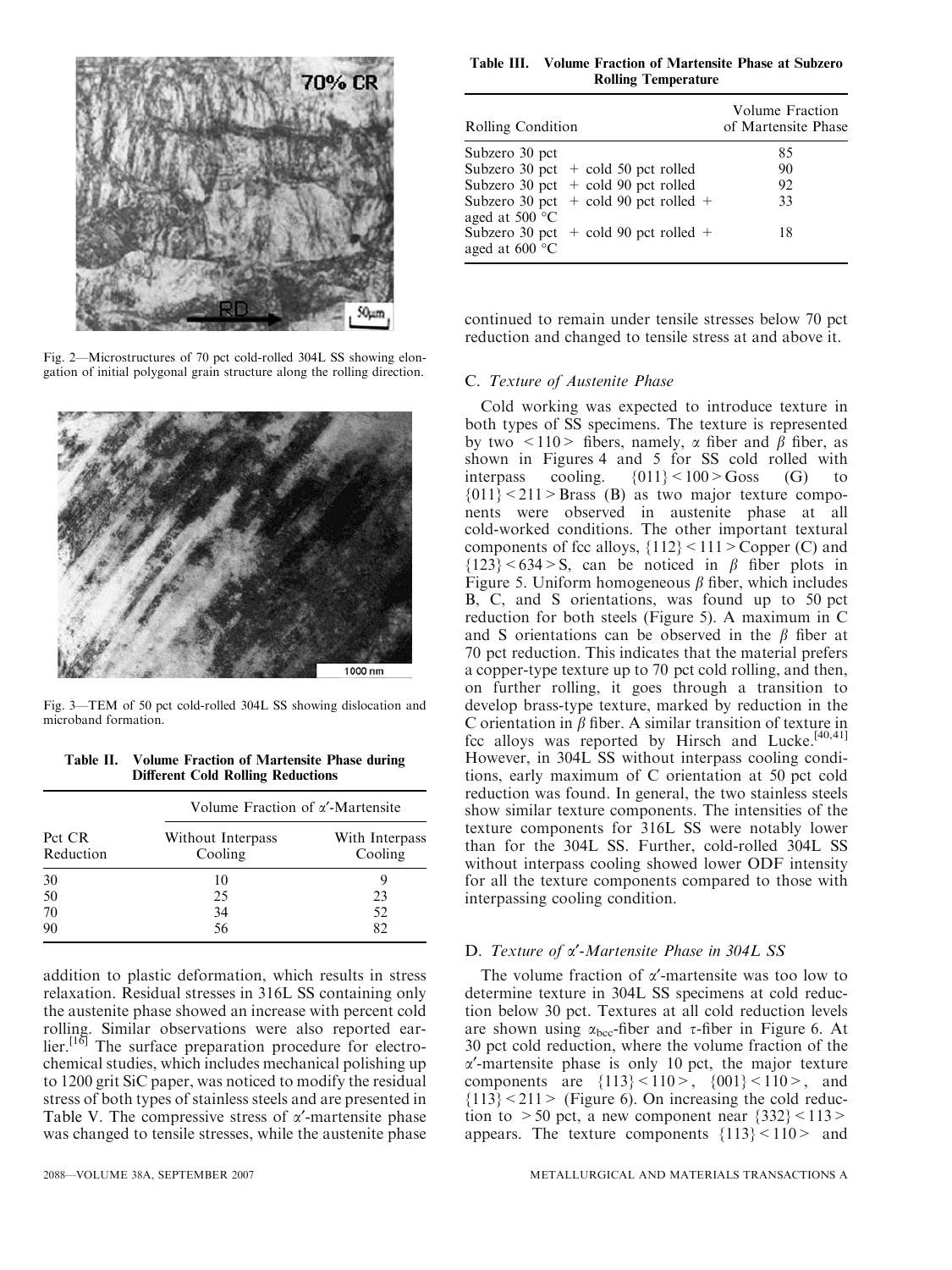| Table IV. Residual Stresses in MPa Measured on the As-Rolled Surface Conditions |  |  |  |  |  |  |  |  |
|---------------------------------------------------------------------------------|--|--|--|--|--|--|--|--|
|---------------------------------------------------------------------------------|--|--|--|--|--|--|--|--|

|        |                          | 304L SS                   |                        |                       |                      |  |  |  |  |
|--------|--------------------------|---------------------------|------------------------|-----------------------|----------------------|--|--|--|--|
|        |                          | Without Interpass Cooling | With Interpass Cooling |                       |                      |  |  |  |  |
| Pct CR | Austenite                | $\alpha'$ -Martensite     | Austenite              | $\alpha'$ -Martensite | 316L SS<br>Austenite |  |  |  |  |
| 30     | 145                      | $-54$                     | 204                    | 146                   | 33                   |  |  |  |  |
| 50     | 68                       | $-159$                    | 163                    | 70                    | 168                  |  |  |  |  |
| 70     | $-85$                    | $-485$                    | 58                     | $-276$                | 234                  |  |  |  |  |
| 90     | $\overline{\phantom{a}}$ | $-300$                    | $-7$                   | $-450$                | 273                  |  |  |  |  |

Table V. Residual Stresses in MPa Measured after Surface Prepared for Electrochemical Studies

|        |           | 304L SS                   |                        |                       |                      |  |  |  |  |
|--------|-----------|---------------------------|------------------------|-----------------------|----------------------|--|--|--|--|
|        |           | Without Interpass Cooling | With Interpass Cooling |                       |                      |  |  |  |  |
| Pct CR | Austenite | $\alpha'$ -Martensite     | Austenite              | $\alpha'$ -Martensite | 316L SS<br>Austenite |  |  |  |  |
| 30     | 134       | ___                       | l 34                   | <b>STATISTICS</b>     | 98                   |  |  |  |  |
| 50     | 151       |                           | 145                    | 29                    | 158                  |  |  |  |  |
| 70     | 141       |                           | 34                     | 49                    | 178                  |  |  |  |  |
| 90     | 136       | 24                        | $\overline{30}$        | 53                    | 194                  |  |  |  |  |

 ${113}$  < 211 > formed at 30 pct cold reduction were destabilized at higher deformation and were replaced by  ${112}$  < 110 >. The  ${112}$  < 110 >,  ${001}$  < 110 >, and  ${332}$  < 113 > texture components are the main orientations of martensite at all percent of cold rolling, which are well-known components of the bcc cold rolling textures. However, the  ${332} \le 113$  component at larger deformations ( $>70$  pct) rotates toward the more stable  ${111}$  < 112> orientation as observed at 90 pct cold reduction. The specimens rolled at subzero temperature showed a notable sharp  $\{001\}$  < 110 > texture component. This could be due to the incremental increase in volume fraction of the  $\alpha'$ -martensite phase during room-temperature cold rolling and subsequent progressive acquisition of preferred orientation. On the other hand, owing to its larger volume fraction at subzero temperature-deformed condition, it starts acquiring preferred orientation from the beginning of the cold rolling and resulted in sharper  $\{001\}$  < 110 > texture component.

## E. Electrochemical Behavior in 1N  $H_2SO_4$  Solution

Figure 7 shows the representative electrochemical polarization curves for 304L and 316L SS in 1 N H2SO4 solution for different percents of cold working conditions. The material showed active-passive behavior with distinct passivation and prepassive regions for the two stainless steels. It may be seen from Tables VI through VII that the corrosion potential  $(E_{\text{corr}})$  became more active with the percent of cold reduction, whereas the primary passive potential  $(E_{pp})$  remained more or less the same (Table VI). The passive current  $(I_p)$  is found to increase up to 50 pct cold reduction and then to decrease (Table VI). On the other hand, a very high

value of primary passive current  $(I_{pp})$  was noticed at 70 pct of cold reduction without interpass cooling for 304L SS. These findings indicate the effect of cold working on the oxide film behavior.<sup>[42,43]</sup> Subzero rolling to 30 pct, where a very large volume fraction of martensite formation occurs, did not seem to bring about significant change in the electrochemical response of 304L SS. The prepassive currents of 304L SS were much higher than that of the 316L SS, while the passive currents were of the same order. The lower  $E_{pp}$ ,  $I_p$ , and  $I_{pp}$  values for 316L SS than for 304L SS indicate the formation of quicker and more protective film in 316L SS.

# F. Effect of Microstructural Changes in 1 N  $H_2SO_4$  Acid Solution

The initial increase of passive current in the two stainless steels may be attributable to the development of residual tensile stresses (Table V) and formation of  $\alpha'$ -martensite in 304L SS. However, it may be noted that the influence of  $\alpha'$ -martensite was observed to be insignificant, as indicated by results on the subzero rolled specimens. The passive current increased with cold work up to 50 pct and decreased then with further rolling (Table VI). Development of sharp crystallographic texture in austenite as well as in  $\alpha'$ -martensite phase was found to occur at high cold reduction levels compared to that at low deformation. The phases showed rolling plane crystallographic texture of {011} in austenite and  $\{111\}$ ,  $\{112\}$ , and  $\{001\}$  in  $\alpha'$ -martensite phases. It has been reported earlier that high density close-packed crystal planes offer high resistance to chemical attack by improving passivation and repassivation behavior.<sup>[44]</sup> In the present study, high packing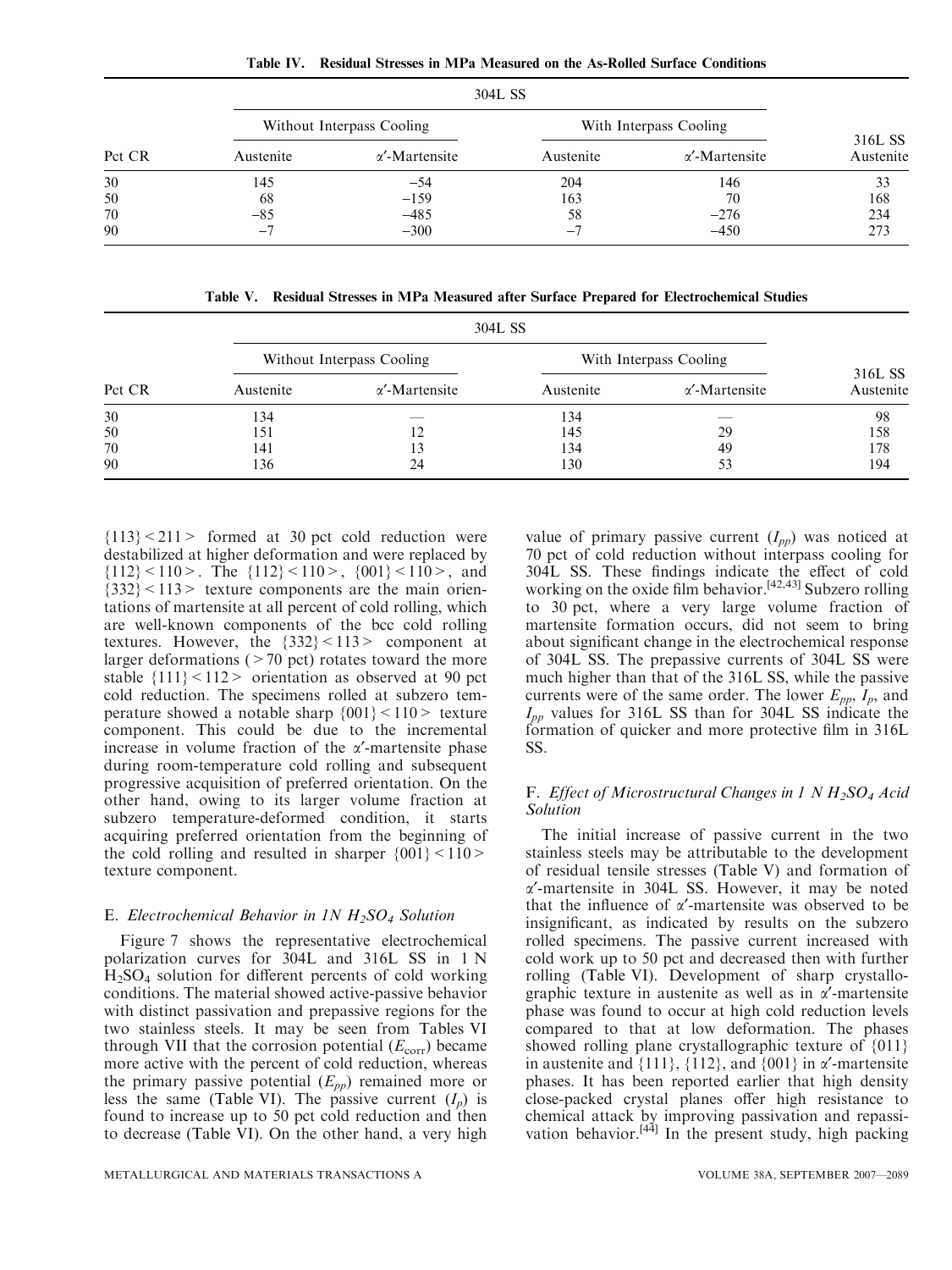

Fig. 4—Orientation density variation in  $\alpha$ -fiber for the two stainless steels at different percents of cold rolling with interpass cooling.

density crystal faces of the type {110} in austenite (fcc) phase and  $\{100\}$  as well as  $\{111\}$  in  $\alpha'$ -martensite (bcc) phase were observed. These orientations seem to have improved upon passivation properties and nullified the adverse effect of tensile residual stresses at higher deformations. Hence, it may be concluded that the adverse effect of tensile residual stress at higher reductions does not play a dominant role in altering the corrosion kinetics during passivation in sulfuric acid solutions. This is contrary to the earlier studies<sup>[42,45]</sup> on the role of residual stresses as a result of cold rolling on passivation of 304L SS.

Further, the room-temperature rolling of 304L SS to >50 pct with interpass cooling reduced the passive current to  $0.0140 \text{ mA/cm}^2$ , and subzero temperature rolling to 90 pct reduced  $I_p$  to 0.014 mA/cm<sup>2</sup>. Both



i

Ф,

ī

i

 $\mathbf{1}$ 

12

10

É

15

 $\mathbf{1}$ 

 $13$ 

 $12$  $11$ 

10

я

х z

ම

Q) - E .<br>30% CR

 $-50X$  CR

70% CR

-90% CR

30 % CR

50% CR

70% CR -90% CR

316L SS ßfibre

304LSS ß-fibre

G. Electrochemical Behavior in 0.1 N NaCl Solution

Typical electrochemical polarization curves obtained for 304L and 316L SS in 0.1 N NaCl are shown in Figure 8. The pitting potential,  $E_{\text{pit}}$ , of SS determined in 0.1 N NaCl solution is plotted against percent cold deformation in Figure 9. Cold rolling up to 70 pct was found to reduce the pitting potential; however, it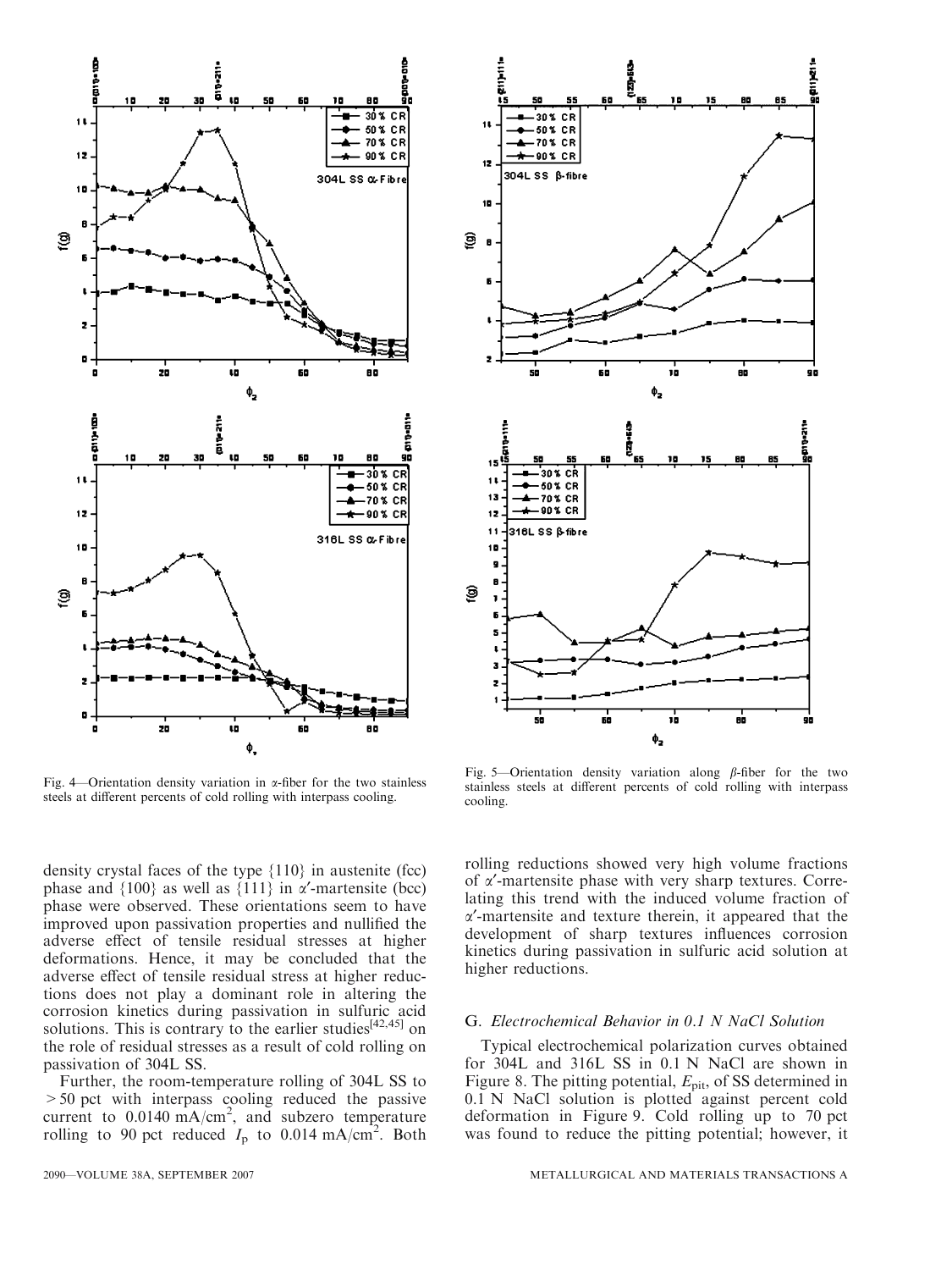

Fig. 6—Orientation density variation along  $\alpha_{\text{bcc}}$ -fiber and  $\tau$ -fiber at different percent cold rolling with interpass cooling for  $\alpha'$ -martensite phase.

increased on further rolling up to 90 pct (Figure 9). Figure 9(a) also showed the variation in pitting susceptibility of specimens subjected to subzero rolling with



Fig. 7—Electrochemical polarization curves of 304L and 316L SS  $1N H<sub>2</sub>SO<sub>4</sub>$  in solution cold rolled with interpass cooling.

subsequent higher cold reductions. The trend in pitting susceptibility was similar for all rolling modes of 304L and 316L. Such changes in pitting potentials with the increase in cold work have also been studied by several researchers.[46–50] It was observed that the nature and extent of variations were widely scattered.<sup>[46–49]</sup> This may be due to the difference in method, e.g., potentiostatic scratch tests,  $^{[48,51]}$  anodic polarization,  $^{[46,48-50]}$  and pit propagation rate,<sup>[46]</sup> used for evaluating pitting resistance. The pitting potentials may also vary with

Table VI. Electrochemical Parameters of 304L SS as a Function of Percent Cold Rolling in 1 N H<sub>2</sub>SO<sub>4</sub> Solution for Cold Rolling without Interpass Cooling (No IP) and with Interpass (IP)

|                | $E_{\rm corr,}$ mV |        |        | $E_{pp}$ , mV |        | $I_n$ , mA/cm <sup>2</sup> |       | $I_{pp}$ , mA/cm <sup>2</sup> |  |
|----------------|--------------------|--------|--------|---------------|--------|----------------------------|-------|-------------------------------|--|
| Pct CR         | No IP              | IP     | No IP  | IΡ            | No IP  | IР                         | No IP | <b>IP</b>                     |  |
| $\overline{0}$ | $-398$             | $-398$ | $-298$ | $-298$        | 0.0163 | 0.0163                     | 2.97  | 2.97                          |  |
| 30             | $-414$             | $-414$ | $-301$ | $-301$        | 0.0358 | 0.0358                     | 3.21  | 3.21                          |  |
| 50             | $-411$             | $-415$ | $-294$ | $-299$        | 0.0472 | 0.0438                     | 3.59  | 3.35                          |  |
| 70             | $-442$             | $-413$ | $-293$ | $-309$        | 0.0187 | 0.0137                     | 7.30  | 2.79                          |  |
| 90             | $-414$             | $-420$ | $-289$ | $-302$        | 0.0183 | 0.0140                     | 5.23  | 5.47                          |  |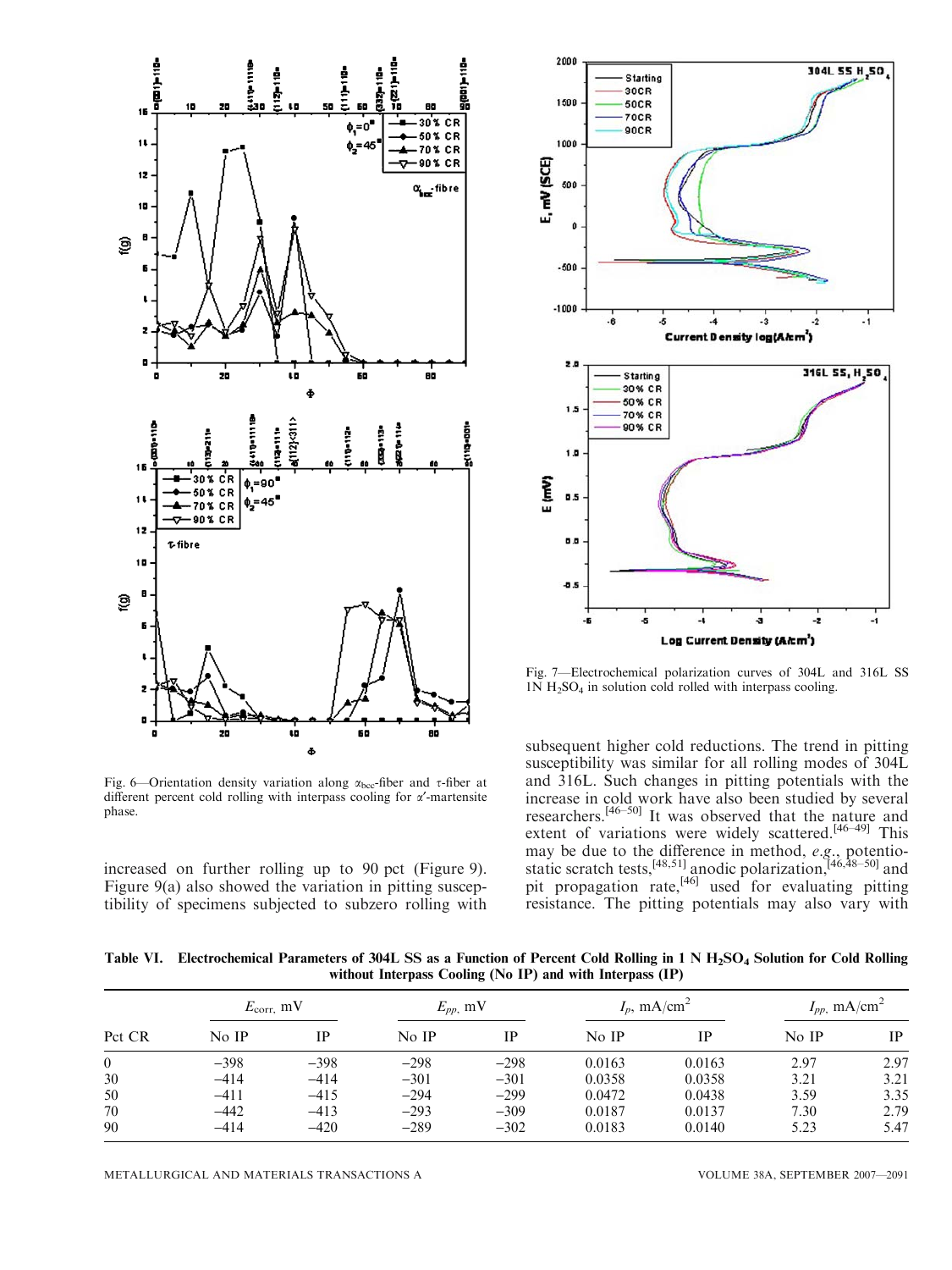Table VII. Electrochemical Parameters of 316L SS as a Function of Percent Cold Rolling in  $1 N H_2SO_4$  Solution

| Pct CR   | $E_{\rm corr.}$ mV | $E_{\rm pp}$ , mV | $I_{\rm p}$ , mA/cm <sup>2</sup> | $I_{\rm pp}$ , mA/cm <sup>2</sup> |
|----------|--------------------|-------------------|----------------------------------|-----------------------------------|
| $\Omega$ | $-330$             | $-2.51$           | 0.020                            | 0.0240                            |
| 30       | $-304$             | $-235.4$          | 0.020                            | 0.015102                          |
| 50       | $-327$             | $-244$            | 0.02206                          | 0.034704                          |
| 70       | $-315$             | $-227$            | 0.01805                          | 0.024202                          |
| 90       | $-330$             | $-247.5$          | 0.017                            | 0.0317                            |



Fig. 8—Electrochemical polarization curves of 304L and 316L SS in 0.1 N NaCl solution.

experimental parameters such as type and concentration of solutions, temperature, pH, etc.<sup>[49,50]</sup> and the extent of deformation applied to materials.

# H. Effect of Microstructural Changes in 0.1 N NaCl Solution

The changes in pitting potential, in cold-deformed steel or iron, have been reportedly attributed to the stress, deformation-induced  $\alpha'$ -martensite, or dislocations. In the present study, the pitting potential,  $E_{\text{pit}}$ , was found to decrease for cold reductions up to 70 pct



Fig. 9—Variation of pitting potential with percent cold reduction in 0.1 N NaCl solution for 304L and 316L SS.

and increased thereafter. Similar behavior has also been reported earlier for deformation up to 50 pct.[47,48,50] Others showed contradiction with these findings.[46,49] A monotonous change in pitting potential showed by a few researchers has been attributed to an increase in the pct of  $\alpha'$ -martensite.<sup>[48,51–53]</sup> They, however, used maximum deformation up to 50 pct and reported an increase in percent  $\alpha'$ -martensite with percent cold work in 304L SS. In the present study, the stainless steels were deformed to a much higher level, e.g., 90 pct, during which the variation of pitting potentials was found to follow the nonuniform trend with percent of rolling, as illustrated in Figures 9(a) and (b). The variation in pitting potential due to cold deformation from 0 to 90 pct does not appear to have a direct correlation with an increase in the pct  $\alpha'$ - martensite. This could be confirmed from the fact that the specimen rolled at subzero temperature had much higher  $\alpha'$ -martensite phase (85 pct) compared to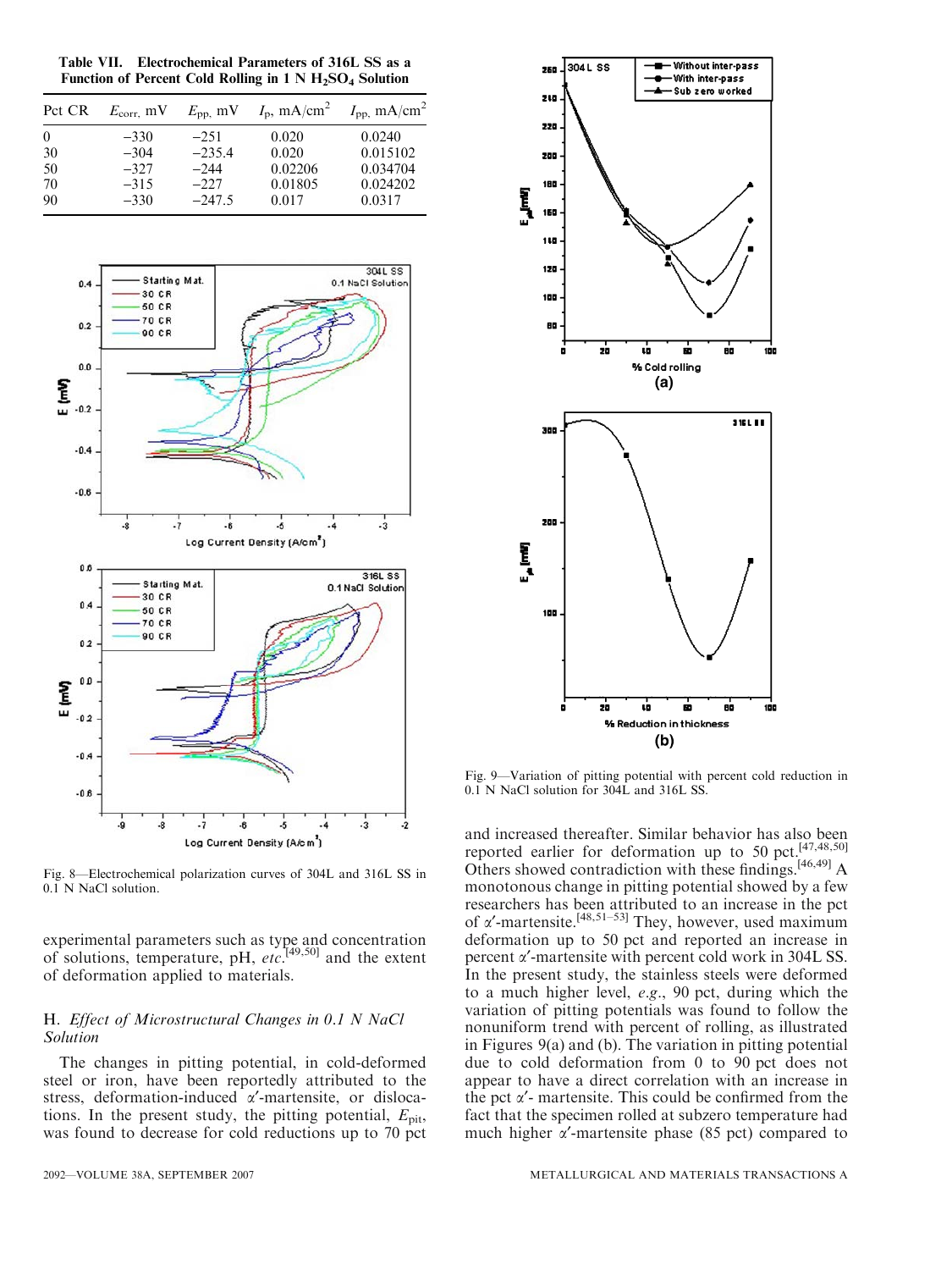those rolled at room temperature with and without interpass cooling, but showed comparable pitting potential (from 159 to 153 mV). Therefore, the effect of  $\alpha'$ -martensite is not expected to cause significant changes in  $E_{\text{pit}}$ . The change in the pitting potential of 304L SS in the present study may be explained due to either effect of stresses, crystallographic texture, or a combination thereof. The decrease in pitting potential at low (at and below 70 pct) deformations possibly resulted from the residual tensile stresses, as they are known to reduce corrosion resistance.<sup>[54]</sup> The effect of texture at low deformations appears to be insignificant and only becomes prominent at higher deformations. Texture plays an important role in enhancing Cr diffusion in Fe-Cr alloys.<sup>[55]</sup> Moreover, a recent<sup>[56]</sup> study showed that the passive film formed on highly deformed (~66 pct) 304L SS contains a higher Cr/Fe ratio than that in the film on an annealed material. This was attributed to higher pitting potential for the deformed material. Others have also observed that the Cr diffusion is accelerated by cold rolling, which then affects the passivation behavior of austenitic stainless steels.[57,58] Stainless steel cold worked beyond 70 pct in this study has high density close-packed planes and seems to have favored the formation of Cr-rich passive film that increased the pitting potential.

Subzero temperature rolling and subsequent roomtemperature rolling were found to produce a similar trend as that of cold deformation at room temperature, as discussed previously. The subzero rolled 304L SS having 85 pct of  $\alpha'$ -martensite phase displayed a similar pitting potential as the specimen cold rolled to 30 pct irrespective of the austenitic or martensitic phases present. Cold rolling to 90 pct resulted in the increase of the pitting potential of the material, in spite of containing high tensile residual stress (168 MPa) showing the influence of texture on the pitting potential.

#### IV. CONCLUSIONS

At low deformations, where cold rolling textures are weak, residual tensile stresses were found to deteriorate electrochemical behavior for both stainless steels, as indicated by the increase in passive current (in  $H_2SO_4$ solutions) and decrease in pitting potential (in NaCl solutions). At deformation levels  $>70$  pct, the pitting resistance was increased as the cold rolling textures became prominent and negated the adverse effect of the tensile residual stresses. The subzero temperature rolled 304L SS, after a drop in pitting potential at levels of cold work, showed the highest recovery (more than 70 pct) of pitting resistance. The 90 pct cold reduction of 304L SS transformed above 80 pct of austenite phase to a¢-martensite, and at subzero temperature and cold rolling, nearly 90 pct of austenite changed to  $\alpha'$ -martensite. The difference in volume fraction of  $\alpha'$ -martensite in the two rolling situations, though, was not significant, but the recovery of the pitting potential was nearly 10 pct more for subzero-rolled SS. In terms of texture, stainless steels cold rolled at subzero temperature revealed very pronounced {001} rolling plane texture compared to that at room temperature. Therefore, the {001} plane, which is the second closest packed plane after the {101} plane for bcc lattice, may be responsible for the maximum recovery in pitting resistance after deterioration at initial rolling levels in 304L SS. On the other hand, lower recovery in the 316L SS than in 304L SS could be due to development of  $\{110\}$ rolling plane texture, which is the third closest packed plane after the {111} and {100} plane of the fcc lattice. Hence, the type of textures developed in the two stainless steels has a strong influence on electrochemical properties in addition to residual stresses.

# ACKNOWLEDGMENTS

The authors are grateful to Professor S.P. Mehrotra, Director, National Metallurgical Laboratory, for supporting this work. The authors also record their thanks to Sri P.K. De for helping with cold rolling. The authors record their gratitude to the M/s Salem Steel Plant, Salem, India, for providing the material for the present study.

#### REFERENCES

- 1. R.W. Hertzborg: Deformation, Fracture Mechanics of Engineering Materials, John Wiley & Sons Inc, New York, NY, 1989.
- 2. J.W. Brooks, M.H. Loretto, and R.E. Smallman: Acta Metall., 1997, vol. 27, pp. 1829–38.
- 3. D. Goodchild, W.T. Roberts, and D.V. Wilson: Acta Metall., 1970, vol. 18, pp. 1137–45.
- 4. M.A. Meyers and K.K. Chawla: Mechanical Behaviour of Materials, Prentice-Hall, Inc., Englewood Cliffs, New Jersey, 1998.
- 5. L.E. Murr: Interfacial Phenomena in Metals and Alloys, Addison-Wesley, New York, 1975.
- 6. P. Mullner and C. Solenthaler: Mater. Sci. Eng. A, 1997, vol. 230, pp. 107–15.
- 7. F.B. Pickering: Int. Mater. Rev., 1976, vol. 21, pp. 227–68.
- 8. R.J. Brigham and W.J. Tozer: Corrosion, 1974, vol. 30, pp. 161– 66.
- 9. M.A. Streicher: Corrosion, 1974, vol. 30, pp. 77–91.
- 10. L.Y.A. Seukins and E.G. Fel'dgandler: Metalloved. Term. Obra Met., 1968, vol. 11, pp. 10-13.
- 11. A. Tryggve: J. Iron Steel Inst., 1954, vol. 177, pp. 165–74.
- 12. R.P. Reed: Acta Metall., 1962, vol. 10, pp. 865–77.
- 13. R. Langneborg: Acta Metall., 1964, vol. 12, pp. 823–43.
- 14. P. Marshal: Austenitic Stainless Steel: Microstructure and Mechanical Properties, Elsevier, London, 1984.
- 15. I.C. Noyan and J.B. Cohen: Residual Stress Measurement by X-ray Diffraction and Interpretation, Springer Verlag, New York, NY, 1987.
- 16. A. Bahadur, B. Ravi Kumar, and S. Ghosh Chowdhury: Mater. Sci. Technol., 2004, vol. 20, pp. 387–92.
- 17. L.G. Schulz: J. Appl. Phys., 1949, vol. 20, pp. 1030–33.
- 18. K. Pawlik and P. Ozga: LaboTex: The Texture Analysis Software, Göttinger Arbeiten zur Geologie und Paläontologie, SB4, 1999.
- 19. K. Pawlik: Phys. Staus Solidi B, 1986, vol. 134, pp. 477–83.
- 20. A.H. Eichelman and F.C. Hull: J. Trans ASM, 1953, vol. 45, pp. 77–104.
- 21. P.L. Manganon, Jr. and G. Thomas: Metall. Trans., 1970, vol. 1, pp. 1577–86.
- 22. P.L. Manganon, Jr. and G. Thomas: Metall. Trans., 1970, vol. 1, pp. 1587–94.
- 23. G.B. Olson and M. Cohen: J. Less-Common Met., 1972, vol. 28, pp. 107–18.
- 24. S.S. Hecker, M.G. Stout, K.P. Staudhammer, and J.L. Smith: Metall. Trans. A, 1982, vol. 13A, pp. 619–26.